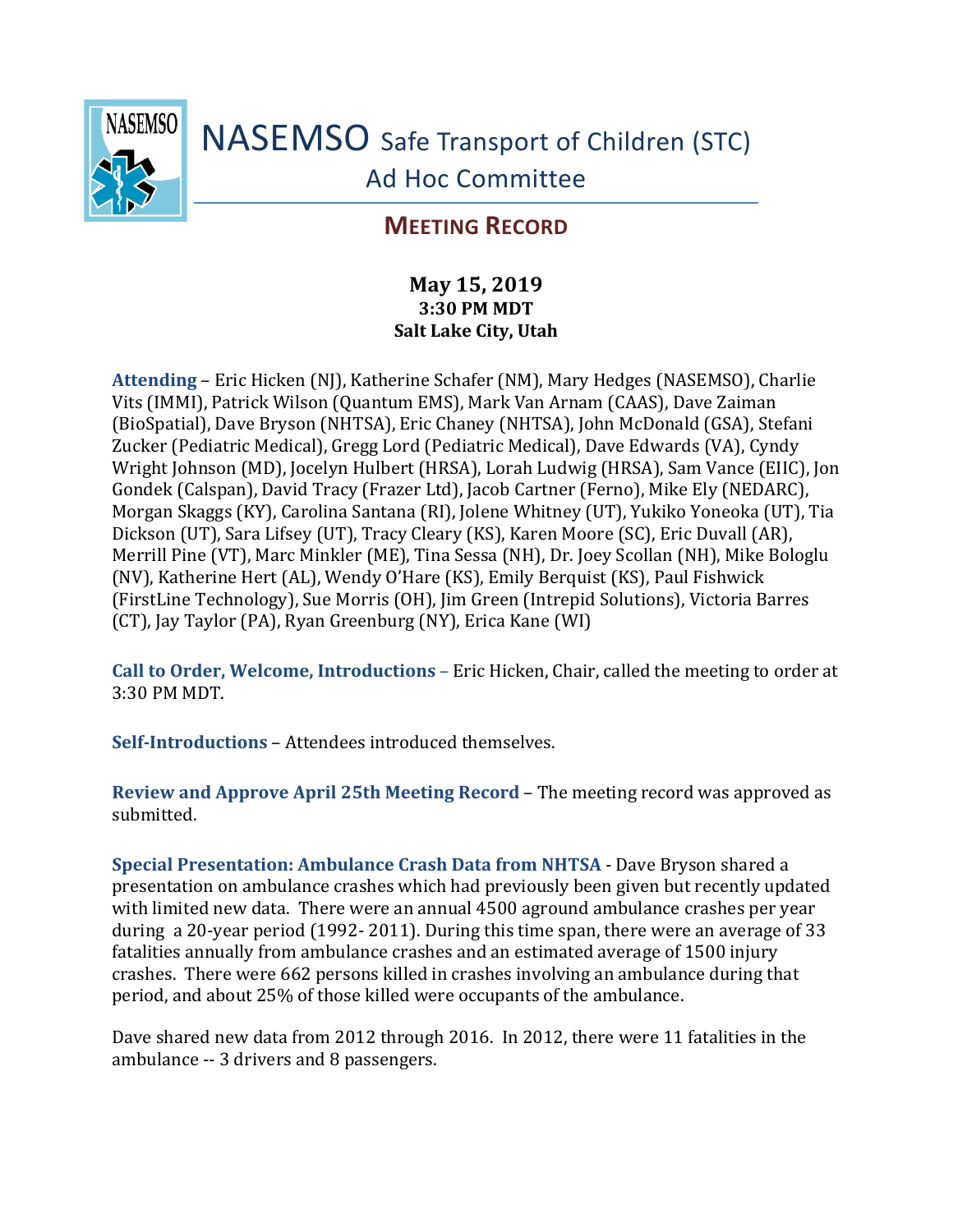NHTSA has other offices involved with gathering data on ambulance crashes: NHTSA Office of Defects Investigation (ODI) and NHTSA Special Crash Investigations (SCI) Program. SCI investigations of ambulance crashes found that 97% of patients were restrained at the time of the crash (but not restrained very well). 84% of EMS providers were not restrained in the patient compartment, but 805 of ambulance drivers were restrained.

NHTSA's Office of EMS is partnering with NHTSA's Office of Behavioral Safety Research (OBSR) to update the ambulance crash data presentation.

NHTSA data from 2008-2017 (patients 0-12): 1 child killed in 2014; 4 children were injured: 2 in 2008, 2 in 2011.

The 2014 pediatric fatality crash occurred on August 24, 2014 in Buffalo, NY, when an ambulance was struck by a person driving with suspended license. Five persons were inside the ambulance, including an 8-year old boy who was killed.

NHTSA's SCI investigation of the 2015 Albuquerque ambulance crash involving an infant patient who was injured has been completed but is still awaiting clearance before it can be released to the public.

**Updated Pediatric Product Spreadsheet** – Katherine Schafer thanked those who provided input to revise the pediatric transport product list, which was projected on screen. It was also available on the meeting mobile app. She noted it can be sorted by child's weight or by scenario/situation. Rachael Alter revised the format so that the data is only entered once (for ease of updating) but can be sorted by scenario. Weight of child is shown in both pounds and kilograms. The list will be placed on the Board's agenda for approval (presumably in June) before it can post on the website or otherwise released.

**Proposed NASEMSO Bylaws Change: STC to become a standing committee** – Eric stated that NASEMSO leadership has proposed changing the committee's status as an ad hoc committee to a standing committee. The proposed change to the bylaws is on the agenda for a vote at the NASEMSO Business meeting later this week. The Board recognized that the Committee's work requires more time than an ad hoc committee's duration, which is intended to be short term (2 years).

**Project Manager Update** – Jim Green shared a presentation outlining the ambulance crash research project. The goals are to develop test methods for transporting a child in three situations: supine patient, seated patient or not injured or sick and supine neonate. The proposal is to develop test methods (standards) for the Society of Automotive Engineers (SAE) adoption. The SAE is a nationally recognized standard setting organization and is where the 10 recently published ambulance standards (test methods) were published. Those 10 SAE test methods are now referenced in the federal government (GSA) ambulance specifications and the CAAS GVS Ambulance Standards. Jim has been working